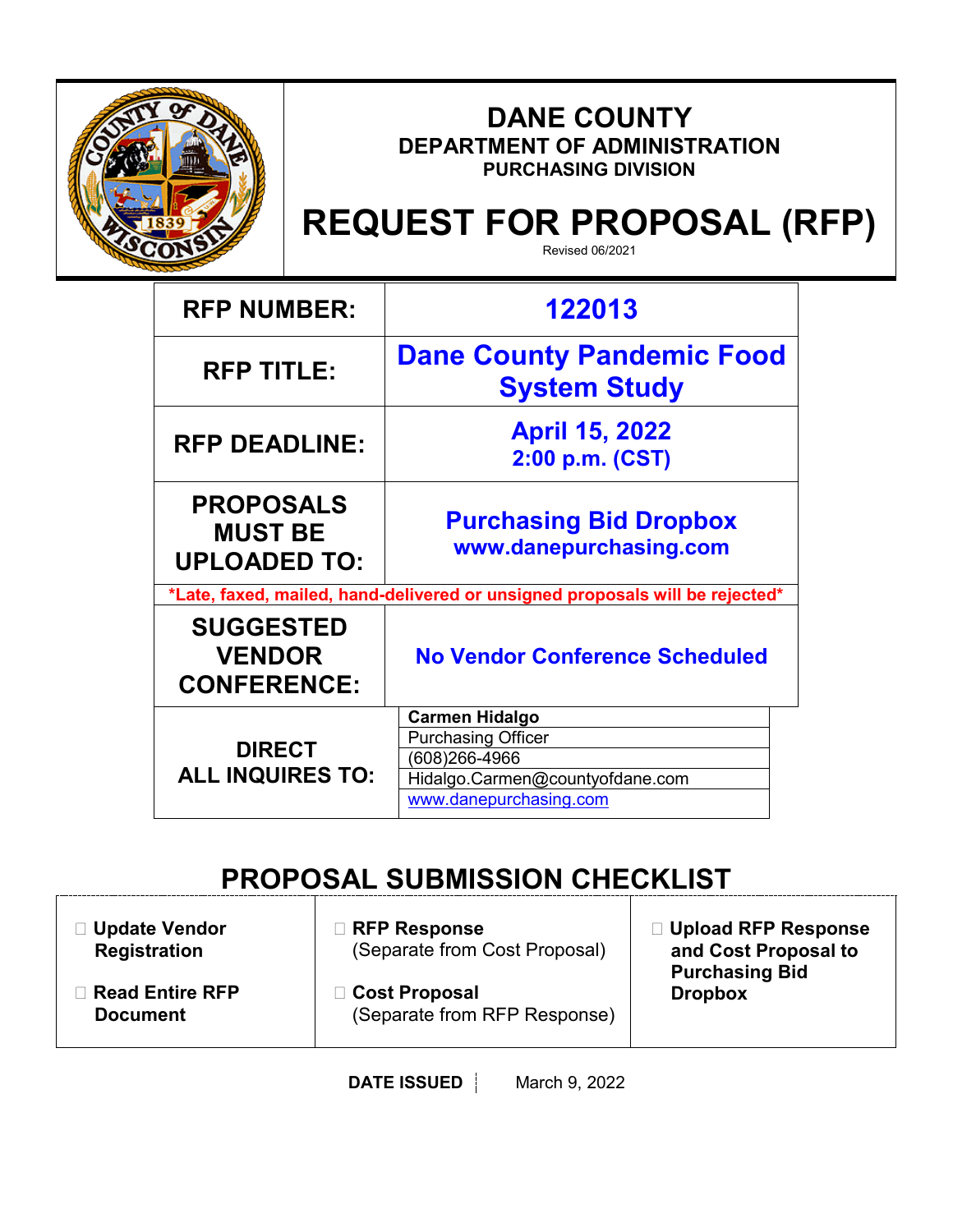# **Table of Contents**

#### **1.0 RFP OVERVIEW**

- 1.1 Introduction
- 1.2 Clarification of the Specifications<br>1.3 Vendor Conference
- **Vendor Conference**
- 1.4 Calendar of Events
- 1.5 Evaluation Criteria
- 1.6 Submittal Instructions

# **2.0 PROJECT OVERVIEW AND SCOPE OF SERVICES**

- 2.1 Definitions and Links<br>2.2 Scope of Services/Sp
- Scope of Services/Specification Overview
- 2.3 Background<br>2.4 Scope of Wo
- Scope of Work
- 2.5 Projects to Reference
- 2.6 Vendor Qualifications
- 2.7 Deliverables Timeline
- 2.8 Invoice and Payment Process

# **3.0 PROPOSAL PREPARATION REQUIREMENTS**

- Attachment A Vendor Information
- 3.2 Table of Contents<br>3.3 Organizational Que
- 3.3 Organizational Qualifications & Experience
- 3.4 Key Personnel Qualifications & Experience
- 3.5 Racial Equity & Social Justice
- 3.6 Project Strategies & Activities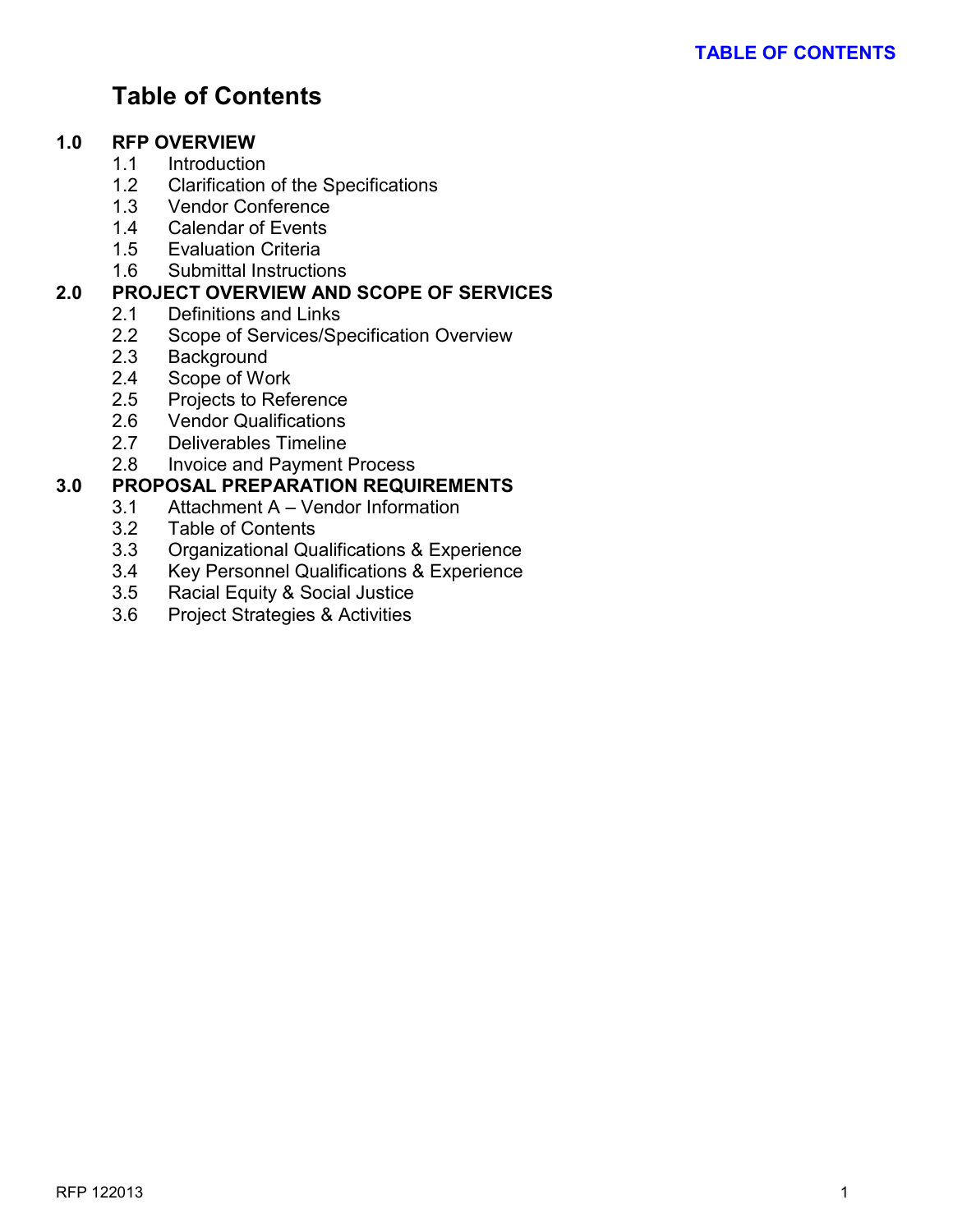#### **1.0 RFP OVERVIEW**

#### **1.1 Introduction**

The purpose of this document is to provide interested parties with information to enable them to prepare and submit a proposal according to the specifications set forth within this document.

The County intends to use the results of this process to award a contract or issue of purchase order for the product(s) and or services(s) stated.

**The Dane County Purchasing Division is the sole point of contact for questions and issues that may arise during the RFP process.**

#### **1.2 Clarification of the Specifications**

All inquiries concerning this RFP must be **emailed** to the **person indicated on the cover page** of the RFP Document.

Any questions concerning this RFP must be submitted in writing by e-mail on or before the stated date on the **Calendar of Events** (Section 1.4).

Proposers are expected to raise any questions, exceptions, or additions they have concerning the RFP document at this point in the RFP process. If a proposer discovers any significant ambiguity, error, conflict, discrepancy, omission, or other deficiency in this RFP, the proposer should immediately notify the contact person of such error and request modification or clarification of the RFP document.

Proposers are prohibited from communicating directly with any employee of Dane County, except as described herein. No County employee or representative other than those individuals listed as County contacts in this RFP is authorized to provide any information or respond to any question or inquiry concerning this RFP.

#### **1.3 Vendor Conference**

There will not be a vendor conference.

#### **1.4 Calendar of Events**

Listed below are specific and estimated dates and times of actions related to this RFP. The actions with specific dates must be completed as indicated unless otherwise changed by the County. In the event that the County finds it necessary to change any of the specific dates and times in the calendar of events listed below, it will do so by issuing an addendum to this RFP and posting such addendum on the Dane County [website.](http://www.danepurchasing.com/) There may or may not be a formal notification issued for changes in the estimated dates and times.

| <b>DATE</b>    | <b>EVENT</b>                                                                     |
|----------------|----------------------------------------------------------------------------------|
| March 9, 2022  | <b>RFP</b> Issued                                                                |
| March 25, 2022 | Last day to submit written inquiries (2:00 p.m.<br>CST                           |
| April 1, 2022  | Addendums or supplements to the RFP posted on<br>the Purchasing Division website |
| April 15, 2022 | Proposals due (2:00 p.m. CST)                                                    |
| April 25, 2022 | <b>Vendor Selection/Award</b>                                                    |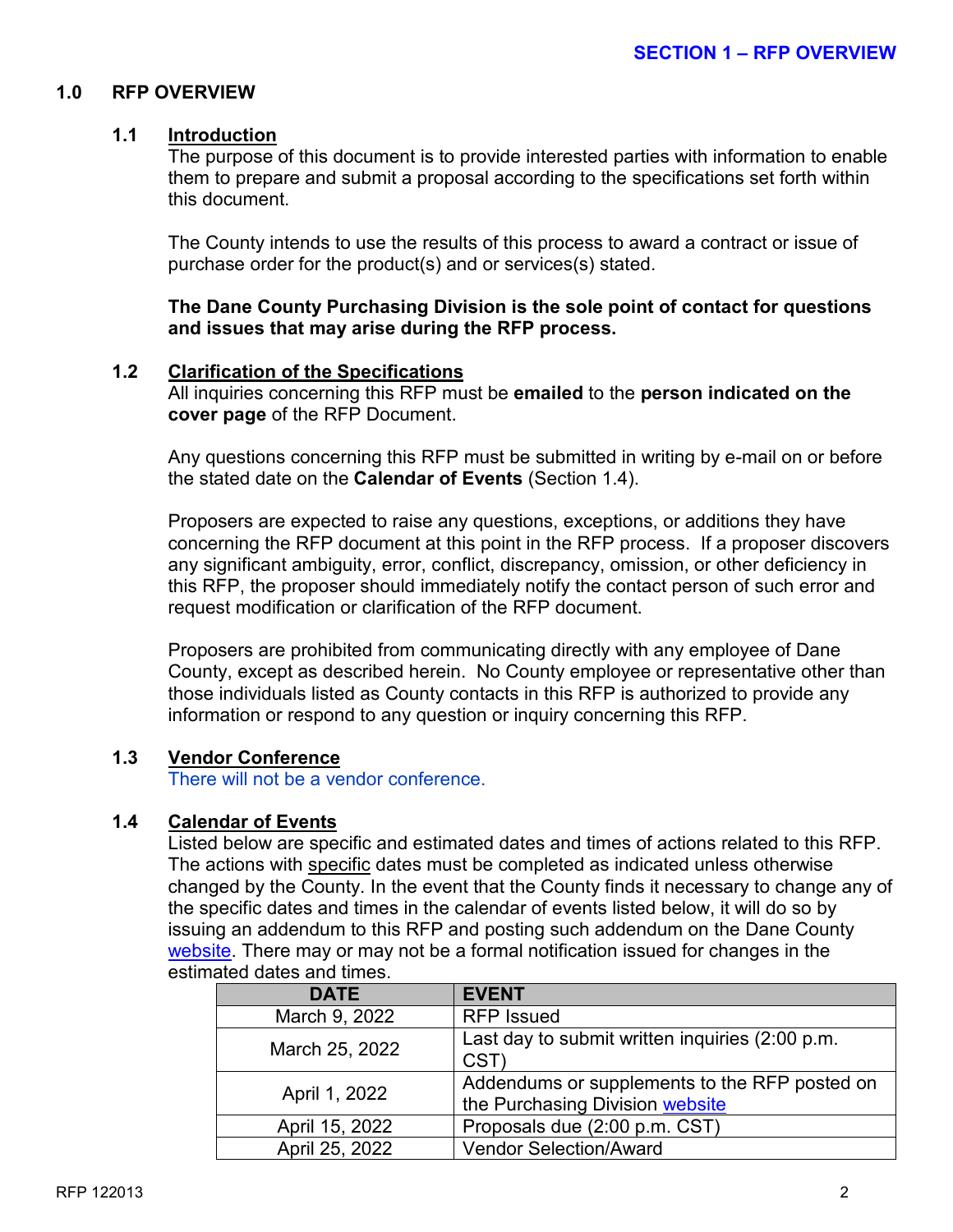#### **1.5 Evaluation Criteria**

The proposals will be scored using the following criteria:

| <b>Proposal Requirements</b>               | <b>Percent</b> |
|--------------------------------------------|----------------|
| <b>Organizational Qualifications &amp;</b> |                |
| <b>Experience</b>                          | 20%            |
| (Section 3.3)                              |                |
| <b>Key Personnel Qualifications &amp;</b>  |                |
| <b>Experience</b>                          | 15%            |
| (Section 3.4)                              |                |
| <b>Racial Equity &amp; Social Justice</b>  | 10%            |
| (Section 3.5)                              |                |
| <b>Project Strategies &amp; Activities</b> | 35%            |
| (Section 3.6)                              |                |
| Cost                                       | Percent        |
| <b>Cost Proposal</b>                       | 20%            |
| (Section 5)                                |                |
|                                            | Total<br>100%  |

#### **1.6 Submittal Instructions**

Proposals must be received in the Purchasing – Bid Dropbox located on the [www.danepurchasing.com](http://www.danepurchasing.com/) website no later than the date and time indicated within the RFP Deadline field on the RFP Cover Page or addenda. Late, faxed, mailed, handdelivered, or unsigned proposals will be rejected unless otherwise specified. Dane County is not liable for any cost incurred by proposers in replying to this RFP.

All proposals must be saved in PDF format unless otherwise specified within the RFP document and the file name shall include the RFP# and name of business submitting proposal.

Example of how to name the files: 122013 – Vendor Name – RFP Response 122013 – Vendor Name – Cost Proposal

To Submit a Proposal:

- 1. Go to [www.danepurchasing.com](http://www.danepurchasing.com/) and click on Purchasing Bid Dropbox or click on the Open RFP's and Bids page link.
- 2. Click on the Submit a Bid button within the green Purchasing Bid Dropbox.
- 3. Type in the Email, First Name, Last Name and Company information and click Continue.
- 4. Drag and drop the RFP files one at a time into the "Drag files here" box.
- 5. After all files have been placed into the "Drag files here" box, click on the blue Upload button.
	- a. The file upload status can be seen for each document uploaded.
	- b. After each document reaches 100%, it will say "Uploaded".
- 6. Confirm all files have been uploaded and then close out of the window.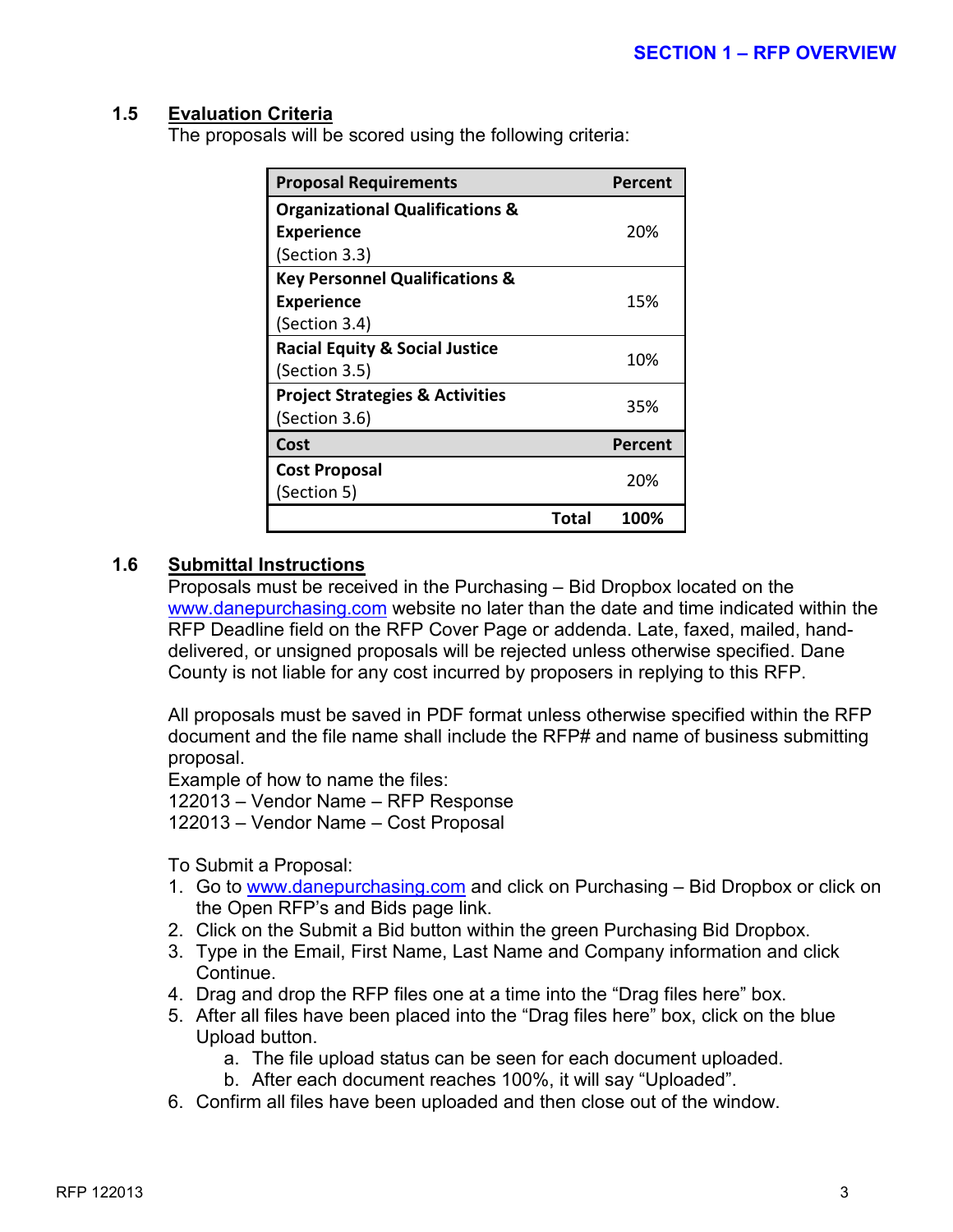# **2.0 PROJECT OVERVIEW AND SCOPE OF SERVICES**

#### **2.1 Definitions and Links**

The following definitions and links are used throughout the RFP. **County:** Dane County **County Agency:** Department/Division utilizing the service or product. **Dane County Purchasing website:** [www.danepurchasing.com](http://www.danepurchasing.com/) **Fair Labor Practices websites:** [www.nlrb.gov](http://www.nlrb.gov/) and [http://werc.wi.gov](http://werc.wi.gov/) **Purchasing**

**Proposer/Vendor/Firm/Contractor:** a company submitting a proposal in response to this RFP.

# **2.2 Scope of Services/Specification Overview**

There is a critical need to strengthen our local and regional food system against future disruptions. These food system gaps signify weak points that will continue to limit the growth and resilience of the Dane County food system. Interim solutions developed during the pandemic provide valuable insight into how to address these gaps. There is currently a time-sensitive opportunity to collect and analyze information about the food system gaps that were revealed and the interim solutions that were created. Through this process, strategies will be developed to address these gaps, and actions can be taken to improve these weak points and build resilience. Dane County is seeking a vendor to develop a study and implementation plan to strengthen the food system.

#### **2.3 Background**

The COVID-19 pandemic has exacerbated gaps and weaknesses in the food system at the local, national, and international levels. The Dane County food system has suffered disruptions, along with the rest of the country. The pandemic amplified existing food system *inequities* as well. Community members hit hardest by pandemic supply chain disruptions include not only individuals experiencing food insecurity, but particularly the region's producers/growers and small- and medium-sized food enterprises. Individuals already struggling, experiencing hardships, and encountering barriers suddenly found their challenges skyrocketed. The circumstances of this pandemic worsened the disparities and structural inequities that under-resourced communities, including Black, Indigenous, and People of Color (BIPOC) communities, already experienced. Without sufficient existing structures in place to support lower-wealth residents and small food business owners, these individuals were left waiting until federal assistance arrived to mitigate their pandemic-induced crises.

Food system gaps signify weak points that will continue to limit the growth and resilience of the Dane County food system. Interim solutions developed during the pandemic provide valuable insight into how to address these gaps. There is currently a time-sensitive opportunity to collect and analyze information about the food system gaps that were revealed and the interim solutions that were created. Through this process, strategies will be developed to address these gaps, and actions can be taken to improve these weak points and build resilience.

That means understanding what resources our communities need to have access to land and healthy, culturally relevant food, and what infrastructure is needed to grow, process and distribute food regionally.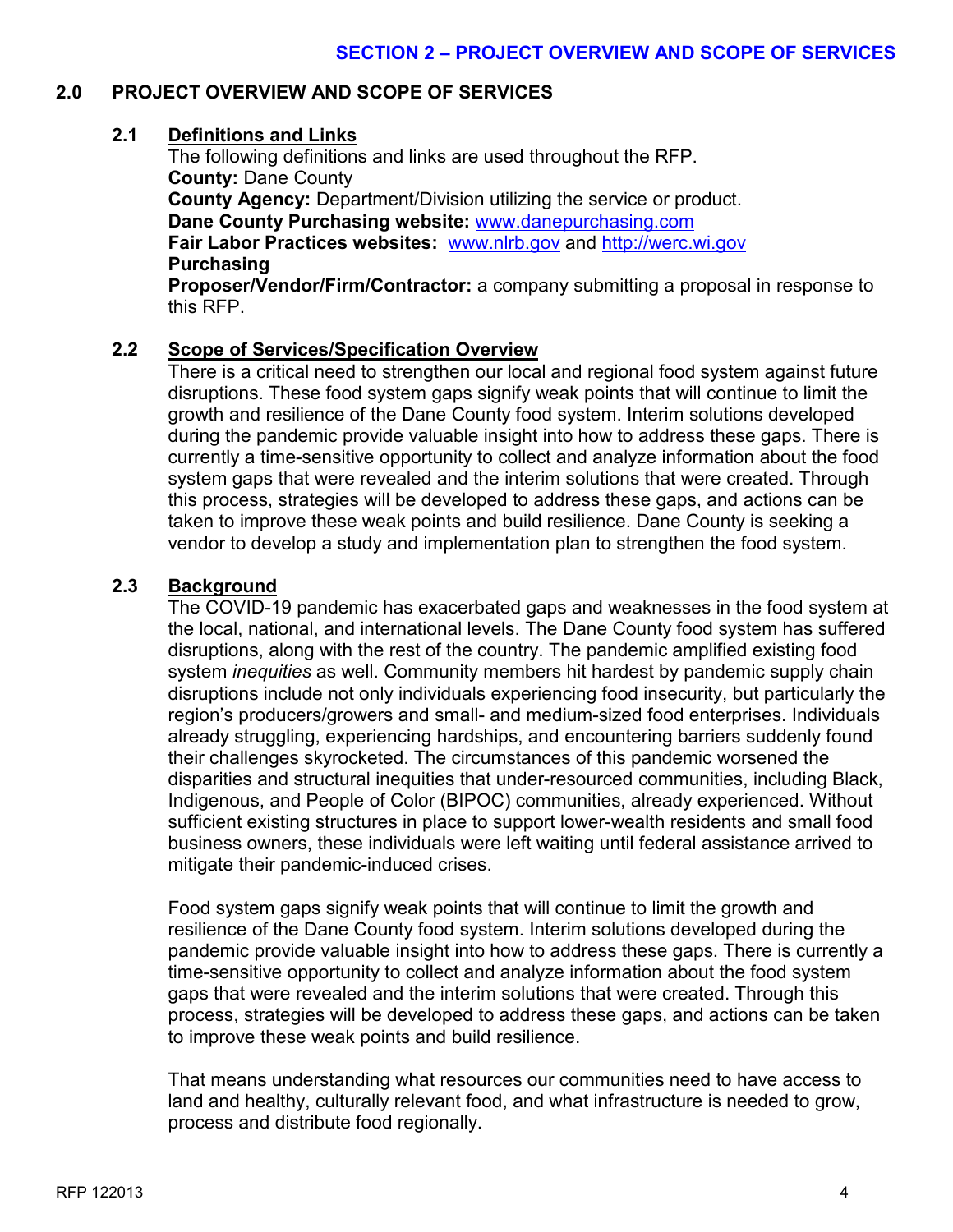This study will identify opportunities to increase the functionality of local supply chains, improve land and market access for regional growers, expand food access for residents, help the community recover from the pandemic, and prepare for any future emergency conditions. The study findings and recommendations will be invaluable to the County and the Dane County Food Council, and will inform food systems policy and planning decisions and actions.

The current vision for the study includes the following:

- a. What impacts did COVID-19 have on the Dane County food system? (Examine food system sectors such as food production, food supply chains, and food access)
	- i. Are there populations that have been disproportionately impacted?
	- ii. What were the effects on under-resourced populations?
- b. How were Dane County food system gaps addressed during COVID-19?
	- i. Which solutions were effective, and why were they effective?
	- ii. What do these solutions demonstrate about how to strengthen the food system?
	- iii. For each of these gaps, was the solution temporary or permanent?
	- iv. When the temporary solutions end, will the food system gap persist?
- c. Using the data gathered, what are the strengths, weaknesses, opportunities, and risks of Dane County's food system?
- d. Based on the data gathered, what recommended actions should be taken to strengthen the Dane County food system?
	- i. How can Dane County be more prepared for future threats to the food system?
	- ii. How can Dane County counteract the disproportionate food system challenges experienced by under-resourced populations?

# **2.4 Scope of Work**

Dane County seeks a proposer to carry out a study of the effects of COVID-19 on the Dane County food system. The scope of work includes finalizing the study objectives, gathering data, synthesizing the data into a report, and presenting the findings. These expectations are outlined below.

# **a. Finalize study objectives & study implementation plan**

- i. Work with the Dane County Food Council (DCFC) to finalize the study objectives (refer to study vision described above in 2.3 Background).
- ii. Finalize the study implementation plan. This should include examination of racial justice and social equity considerations, and development of strategies and activities that will be used to uphold racial equity and social justice in this project. *These are a few tools that can be referenced for this:*
	- 1. [Food System Racial Equity Assessment Tool: A Facilitation Guide](https://learningstore.extension.wisc.edu/products/food-system-racial-equity-assessment-tool-a-facilitation-guide-p1839?_pos=1&_sid=6039966f2&_ss=r)
	- 2. [City of Madison Racial Equity & Social Justice Initiative Analysis Tools](https://www.cityofmadison.com/civil-rights/programs/racial-equity-social-justice-initiative/analysis-tools)

# **b. Gather data**

- i. Data gathered can be a combination of quantitative and qualitative.
- ii. Be sure to make use of existing data, secondary data, and literature review.
- iii. Data may extend beyond county borders into the larger Dane County foodshed area.
- iv. Proposer should consult with DCFC in planning quantitative data gathering. It is imperative to be respectful, and not extractive, of community members in this process. It is recommended to work with Dane County community partners on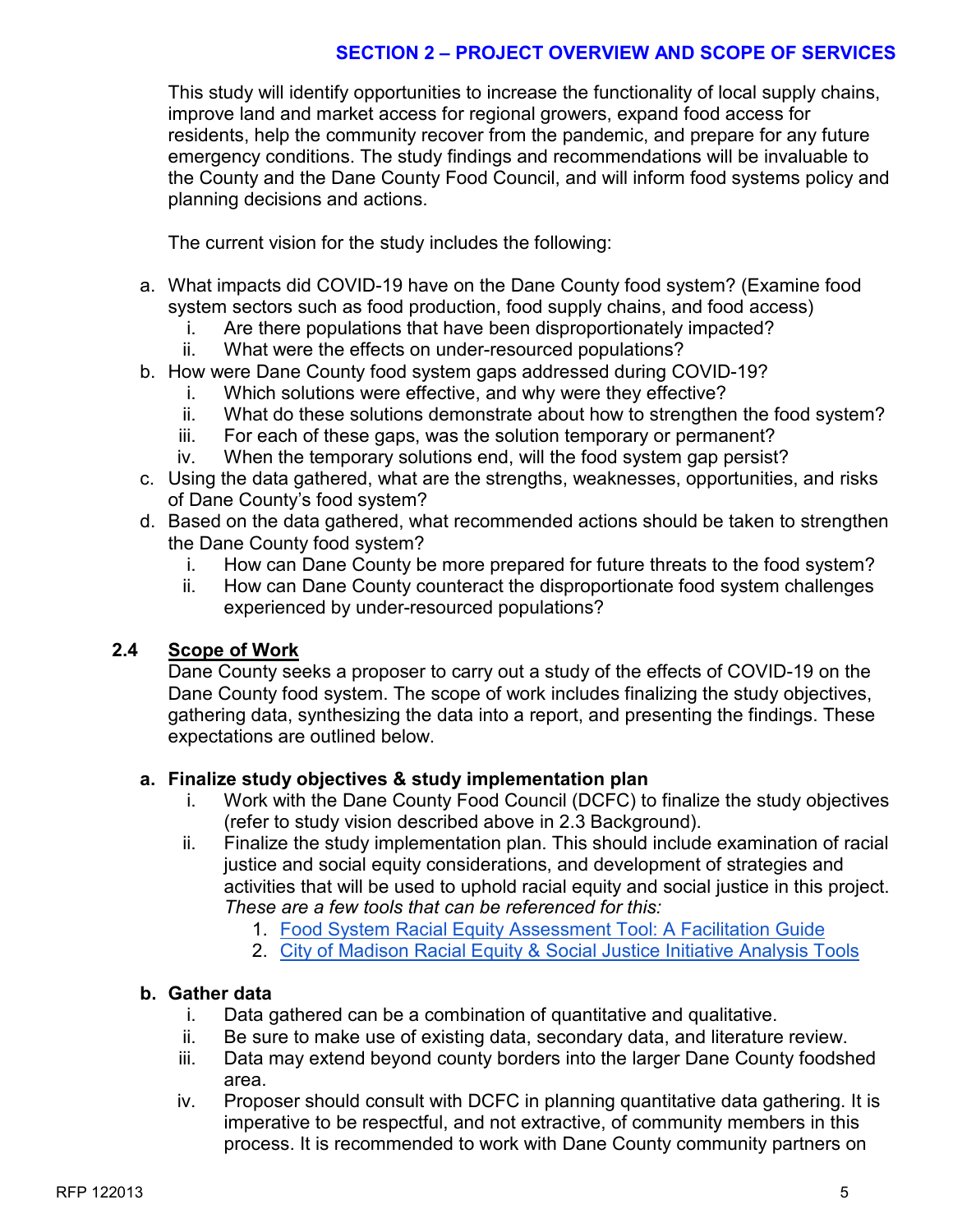the ground to make these connections and contacts. It is also an option to consider sub-contracting with community organizations.

- v. Proposer should make specific efforts to highlight data on under-resourced and BIPOC communities.
- c. **Check in monthly** with the Dane County Food Council and affiliates.
- **d. Synthesize data into a report**. Report should include:
	- i. Strength, weakness, opportunity, risk/threat analyses (or similar analyses).
	- ii. Clear identification of and evidence of food system gaps.
	- iii. Identification of problems to be addressed.
	- iv. Data-backed, specific suggestions and recommendations on how to address these gaps/problems over the next 3-5 years. This should include policy recommendations, planning, projects, and funding allocations.
		- 1. Include who the actions should be led by (county government, municipalities, non-profits, businesses)
		- 2. Include examples of where these actions have been successfully implemented (if possible)
- e. **Provide a final presentation** to DCFC and affiliates, and possibly the Dane County Board. The presentation will be recorded.
- f. **Provide raw data and permission** for DCFC and affiliates to make use of it and incorporate it into future food system assessments and planning.

#### **2.5 Projects to Reference**

For your reference, we encourage you to look at the following projects (and their references) that have some similarities to the goals of this project. Please note that these projects are not 100% aligned with the intent and scope of this project, and we are not seeking the same products linked below. Some of them have a much more extensive scope than this project, and some have slightly different study objectives.

- a. ["The State of the Washington State Food System During COVID-19: Taking Stock and](https://nutr.uw.edu/resource/washington-state-food-system-assessment-report/)  [Looking Ahead"](https://nutr.uw.edu/resource/washington-state-food-system-assessment-report/) - University of Washington
- b. ["Assessing WA Food Systems Through an Equity Lens: Bridging the Gap Through a](https://foodsystems.wsu.edu/equity-report/?mc_cid=43dc9f31e1&mc_eid=f3a4d55e92)  [Culturally Relevant Approach"](https://foodsystems.wsu.edu/equity-report/?mc_cid=43dc9f31e1&mc_eid=f3a4d55e92) - Washington State University
- c. ["Preparing For Food System Resiliency in Ohio: Policy and Planning Lessons from](https://u.osu.edu/ccwl/projects/ohio-emergency-management-and-food-systems/)  [COVID-19"](https://u.osu.edu/ccwl/projects/ohio-emergency-management-and-food-systems/) - The Ohio State University
- d. Local food system assessments

#### **2.6 Vendor Qualifications**

Successful proposers will be prepared to communicate closely with the Dane County Food Council and affiliates to engage their expertise, leverage their relationships, and reduce duplication of research and outreach activities.

If multiple entities will be collaborating to carry out this project, a lead entity must be identified. That lead entity would submit the proposal to Dane County. One entity would serve as the lead proposer, and would sub-contract with the other partners.

The successful proposer will demonstrate: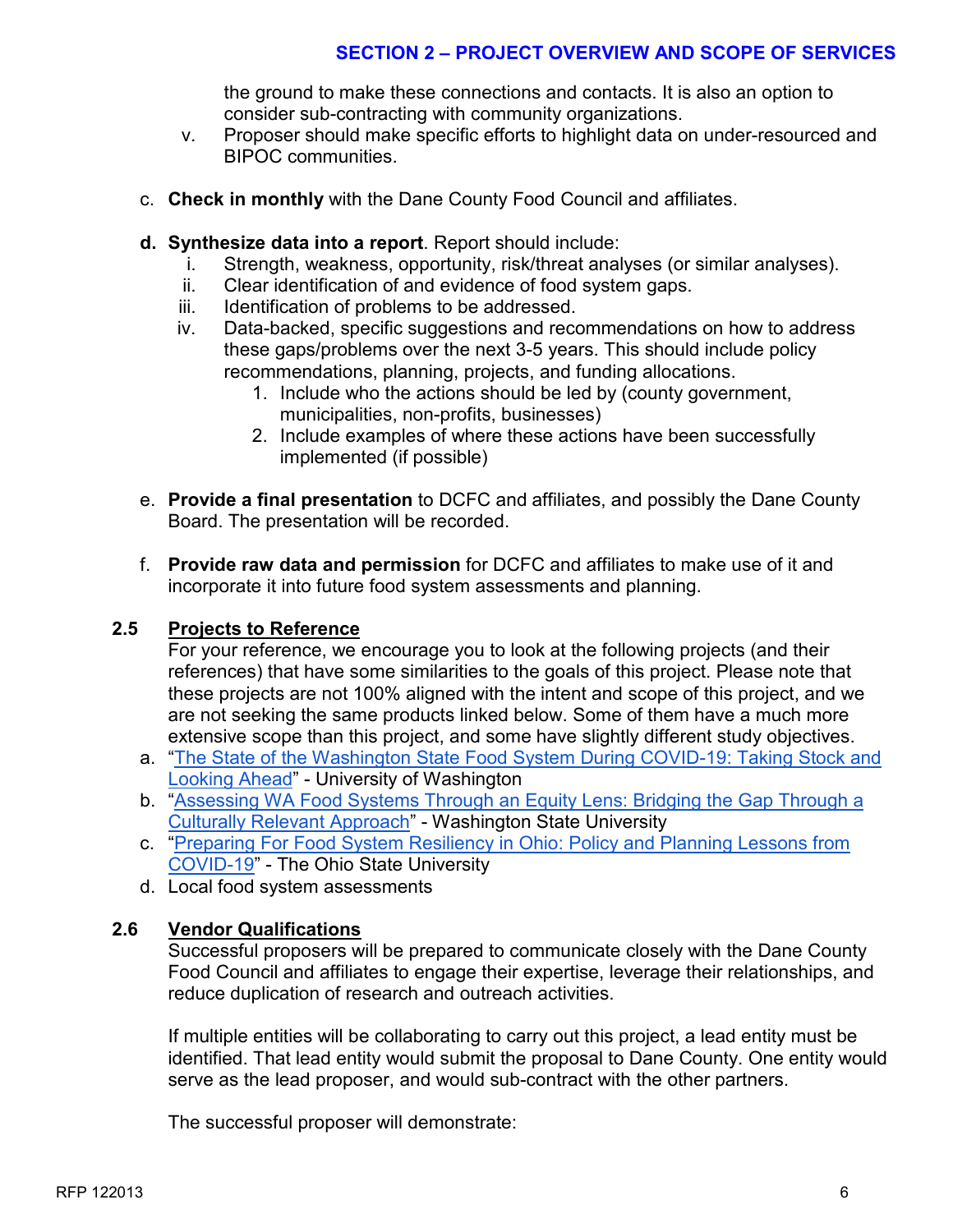- a. Familiarity with community food systems, food system assessments, and an understanding of the complexity of interrelated components within the food system.
- b. Extensive experience with study implementation, including data gathering, data analysis, and data synthesis.
- c. Familiarity with compiling strength, weakness, opportunity, risk/threat analyses (or similar analyses).
- d. Ability to create collaborative processes with consultation from the Dane County Food Council and affiliates.
- e. Experience working on projects with a strong community orientation
- f. Existing relationships, partnerships, or communication with Dane County organizations or institutions.
- g. Experience and qualifications regarding racial equity, social justice, cultural competency, and respectful intentionality in consideration of and in working with BIPOC and under-resourced communities.
- h. Clear communication skills

# **2.7 Deliverables Timeline**

Report must be completed six (6) months after County Board approval and signing of contract by the winning vendor. Final presentation and delivery of raw data must be completed eight (8) months after County Board approval and signing of contract by the winning vendor. The term of the contract will be for one (1) year to allow for completion of all deliverables with no potential renewals.

#### **2.8 Invoice and Payment Process**

Invoices must be submitted and payments will be made based on deliverables. The "unit" is described within the Cost Proposal section of this RFP. Invoices shall be issued by the Provider to Dane County on a monthly/milestone basis.

1. Provider shall issue an invoice upon completion of services and/or delivery of such deliverables within the given time period. Invoices must reference the Dane County purchase order number issued for the services/deliverables described herein. Payment shall be made within 30 days of County's receipt of accepted invoice.

2. Email delivery of invoices is encouraged and preferred – see the Bill To section of the Dane County purchase order.

- 3. At minimum, each invoice must include the following:
	- a. Provider's Name
	- b. Remit To Address
	- c. Dane County Purchase Order Number
	- d. Detailed Description of the Services Provided
	- e. Period of Time in which Services were Provided

f. Rate or Cost of Services per the RFP Cost Proposal and resulting **Contract**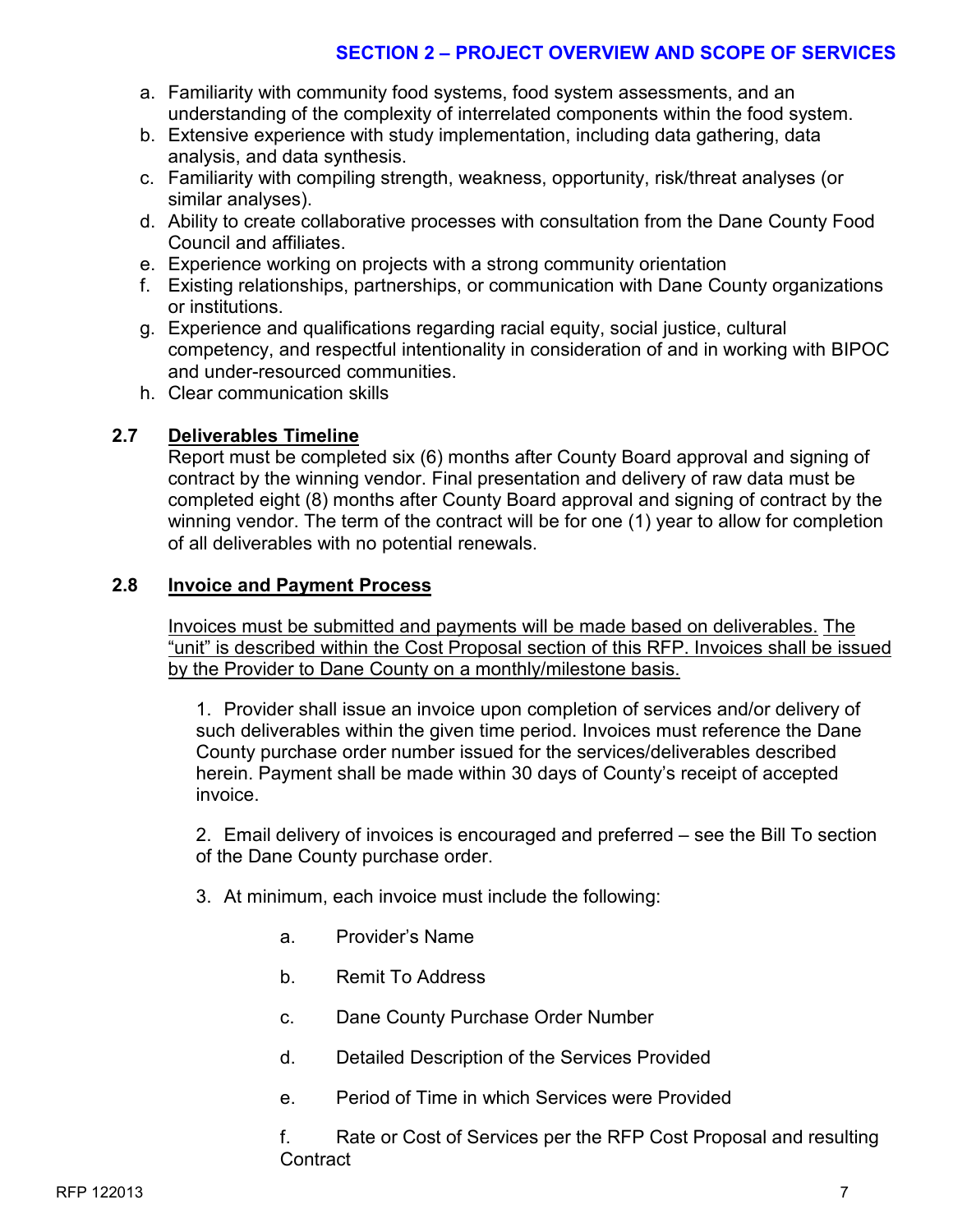4. Only properly submitted invoices will be processed for payment. Any invoice failing to comply with these provisions may be returned for correction and reissue.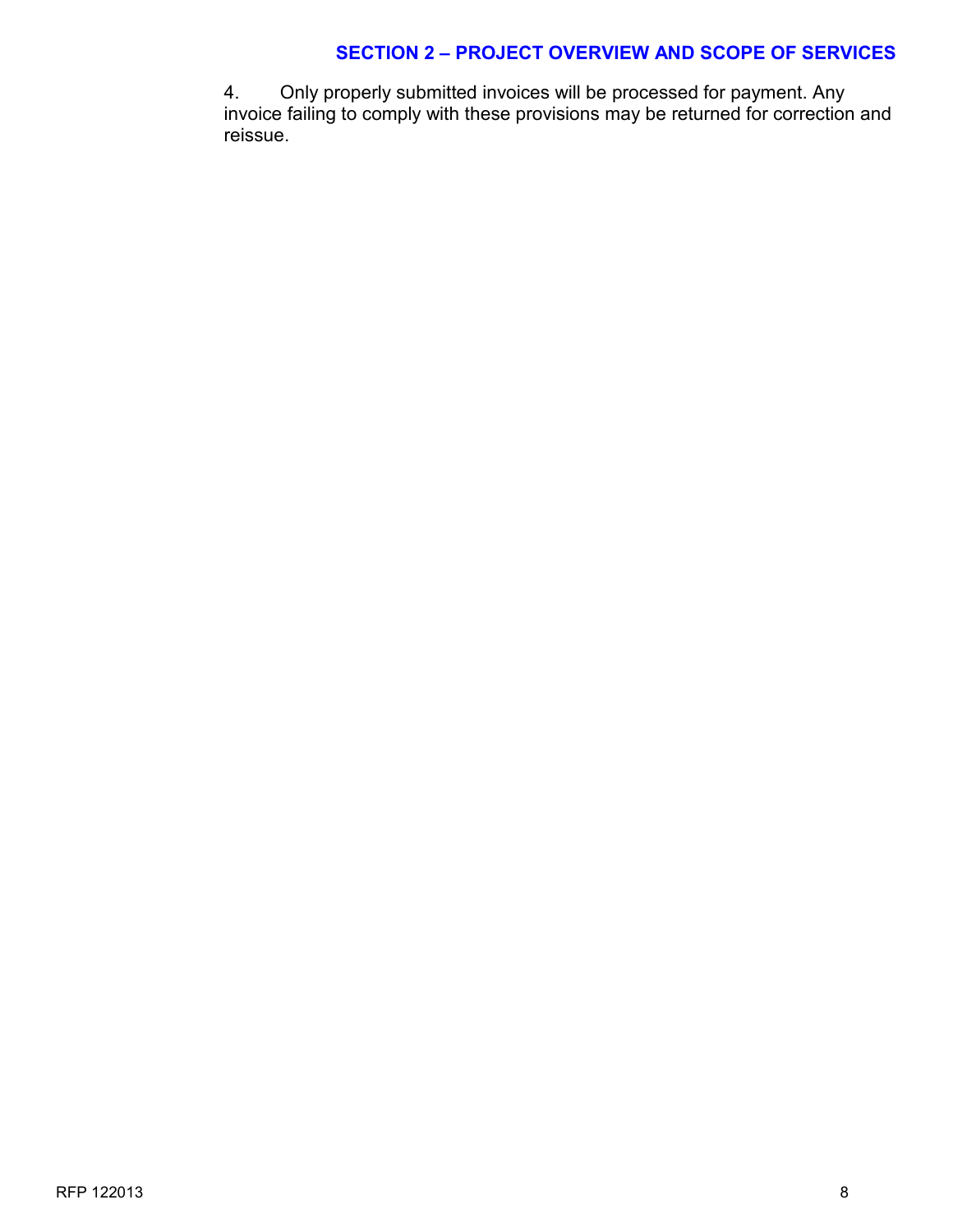# **3.0 RFP RESPONSE PREPARATION REQUIREMENTS**

Proposals shall be organized to comply with the section numbers and names as shown below. Each section heading should be clearly marked. Graphics may be included. The RFP sections which should be submitted/responded to are:

#### **3.1 Attachment A – Vendor Information**

## **3.2 Table of Contents**

Provide a table of contents that, at a minimum, includes all of the sections as identified below. Listings of sub-sections and graphics/tables also may be included. Section dividers are encouraged.

# **3.3 Organizational Qualifications & Experience**

- a. Describe the lead organization's mission and values, and how it relates to this requested project.
- b. If this is a collaborative application, describe the additional organizations that will be involved - their mission and values, and how it relates to this requested project. Include a hierarchy chart of parties involved where the lead entity is identified followed by secondary entities. If applicable, please describe any sub-contracting relationships. Provide letters of commitment from all project collaborators and/or sub-contractors.
- c. Describe how the organization/collaboration demonstrates the Vendor Qualifications listed in 2.6, a-h.
- d. Describe other projects the organization/collaboration has carried out that relate to the goals or activities of this requested project.

#### **3.4 Key Personnel Qualifications & Experience**

a. List all key personnel who will be working on this project. For each key personnel, describe their experience, qualifications, and expertise related to this project as described in Vendor Qualifications (2.6, a-h).

# **3.5 Racial Equity & Social Justice**

- a. Describe what racial equity and social justice considerations you will examine as you plan this project. *These are a few tools that can be referenced for this:*
	- i. [Food System Racial Equity Assessment Tool: A Facilitation Guide](https://learningstore.extension.wisc.edu/products/food-system-racial-equity-assessment-tool-a-facilitation-guide-p1839?_pos=1&_sid=6039966f2&_ss=r)
	- ii. [City of Madison Racial Equity & Social Justice Initiative Analysis Tools](https://www.cityofmadison.com/civil-rights/programs/racial-equity-social-justice-initiative/analysis-tools)
- b. Describe some of the strategies and activities that will be used to uphold racial equity and social justice in this project?
- c. Describe your organization's experience and qualifications regarding racial equity, social justice, cultural competency, and respectful intentionality in consideration of and in working with BIPOC populations and under-resourced populations.

# **3.6 Project Strategies & Activities**

a. Describe your proposed project approach, and how it will meet the expectations outlined in the Scope of Work (2.4).